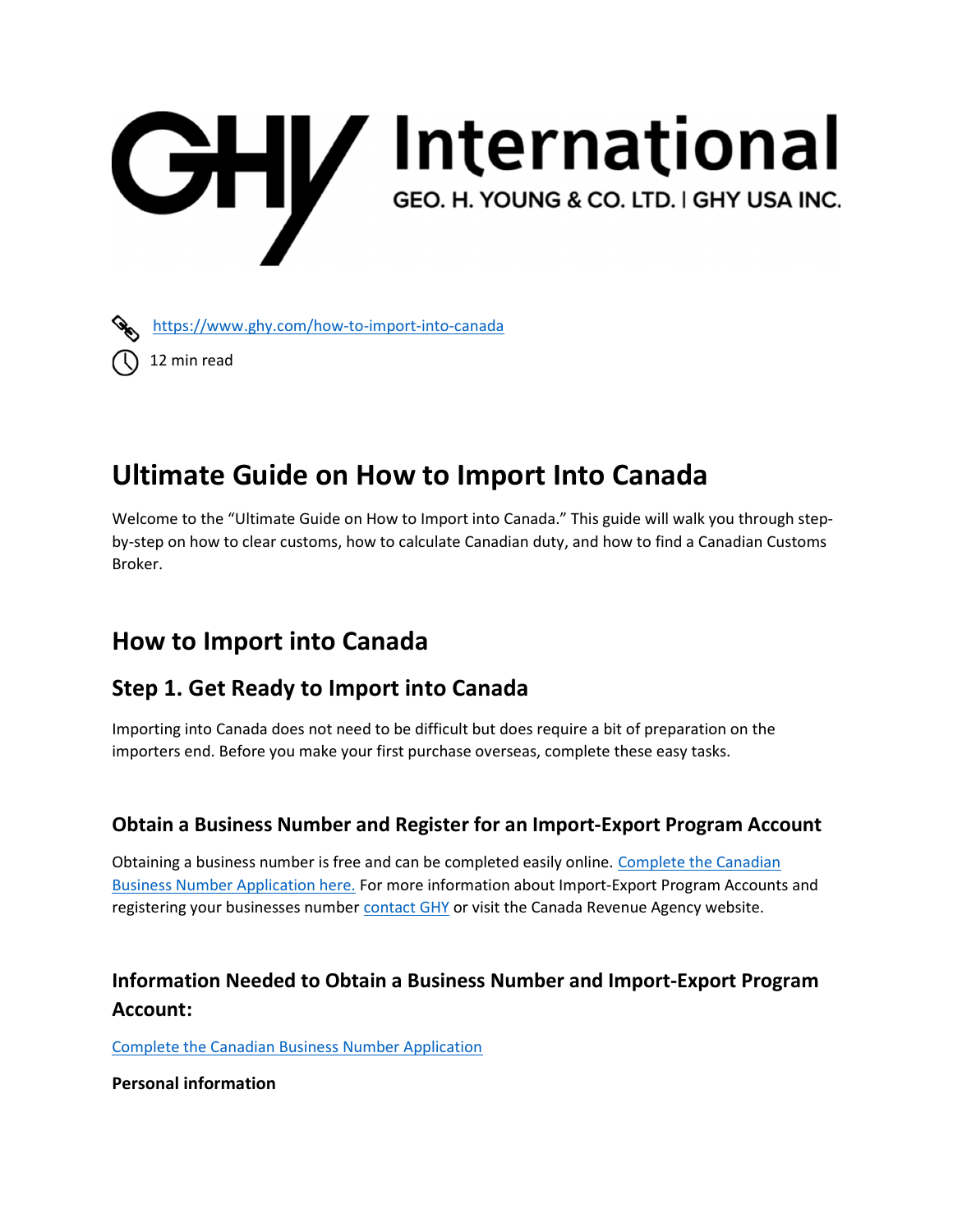- last name
- social insurance number (SIN)\*
- date of birth
- personal postal code (where you live)

#### Basic business information

- business name
- business number (if this business already has one)
- type of business or organization
- name and SIN<sup>\*</sup> of owners as required
- physical address
- mailing address (if different from the physical address)
- description of major business activity

#### Import-Export Program Account information

- type of program (importer & exporter, importer only, exporter only)
- physical address
- mailing address

\*Canadian Residents Only

#### Find a Canadian Customer Broker

Considering the constant changes in trade regulations in Canada and around the world, picking the right broker is imperative to your success in importing into Canada. The right broker will help you accurately classify your goods, calculate your duty in Canada, and be a guide through the customs process.

#### Experience

With over 5,300 ways to classify your goods and nearly 1200 Canadian ports of entry, choosing a broker with experience is vital to the success of your business. Choosing a brokerage that has the background to support you through the process with save you time, money, and headaches.

#### **Compliance**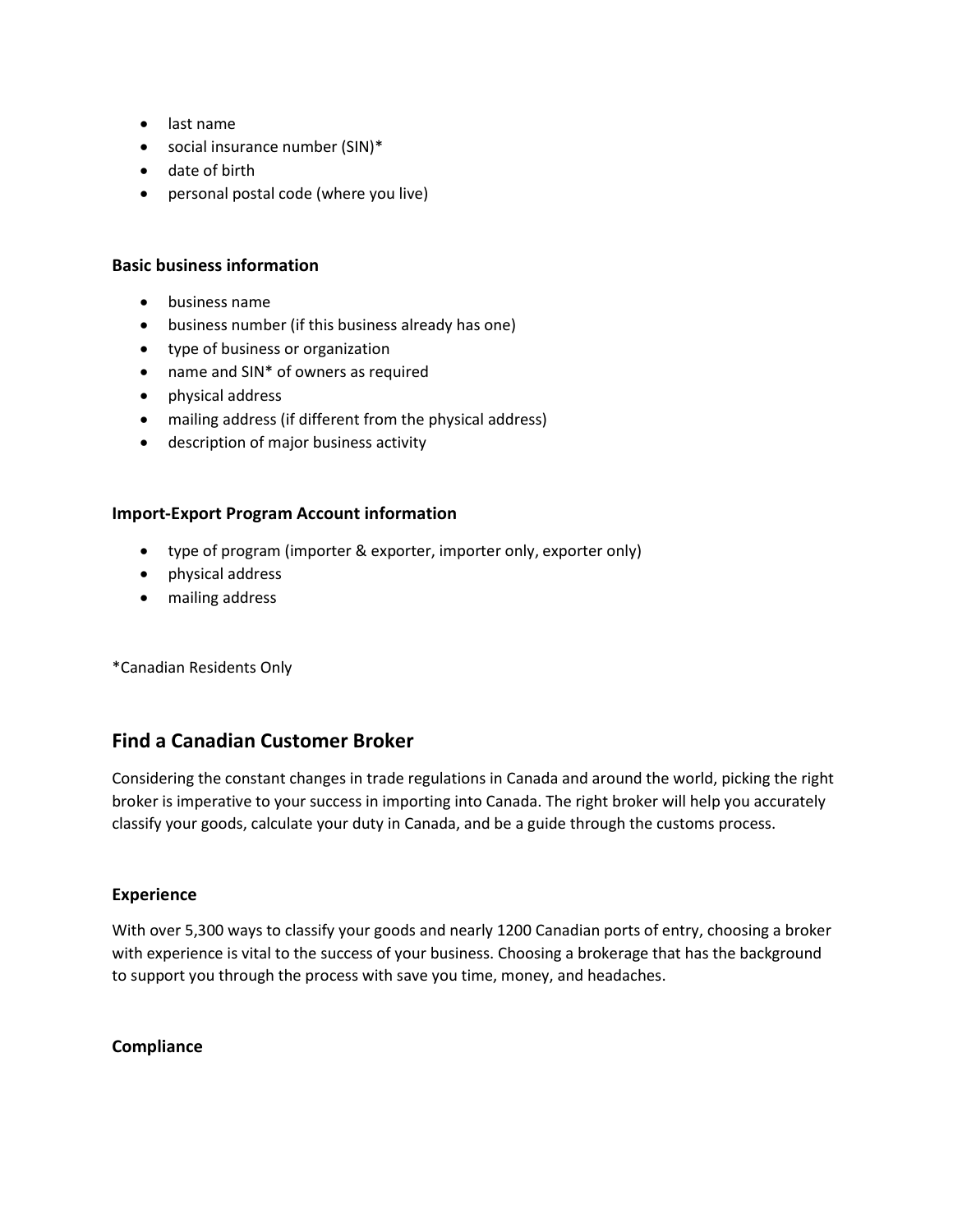A compliant broker safeguards their clients' processes to protect them against costly financial penalties. Finding a brokerage that focuses on the quality of its entries ensures your business won't be faced with unexpected penalties and fines.

#### Integrity

You need an honest broker that consistently does the right thing for your business, financially and morally. This should include proactive compliance with CBSA, clear communication, and doing what they say they're going to do.

#### Support

International trade never sleeps and neither should your broker! Your business needs support 24/7 and your broker should be available to assist with your shipment when you need it.

### Step 2. Calculate Your Canadian Customs Duty

After you have obtained a business number, import-export account, and chosen the right broker, the next step is to calculate the Canadian Customs Duty you will owe on the goods to plan to import. Canada uses Harmonized System (HS) codes, a 6-digit standardized method of classifying goods traded internationally, to determine import duties. In addition to the 6-digit international classification, Canada uses 4 additional digits to establish duty rates, a 2-digit tariff item, and a 2-digit statistical suffix. Every importer has the right to classify its own imports but the use of a broker helps to ensure that your goods are classified correctly the first time.

Once the correct tariff classification is established, the next step is to determine if the goods being imported are subject to any trade agreement or special tariff provisions. The requirements of these agreements and provisions vary by country of origin and composition of materials. In addition to meeting all of the requirements of the individual trade agreement or tariff treatment, proof of origin may be required at the time of import. In addition to duty, most goods imported are subject to a 5% Goods and Services Tax (GST) and could also be subject to excise tax or excise duty.

Your Canadian Customs Broker can be a huge help in navigating the complex waters of determining what your import duties and taxes may be. It's important to remember that accurately classifying your goods before they are imported is the best way to ensure you are not surprised by high unexpected costs and delays.

#### Additional Resources: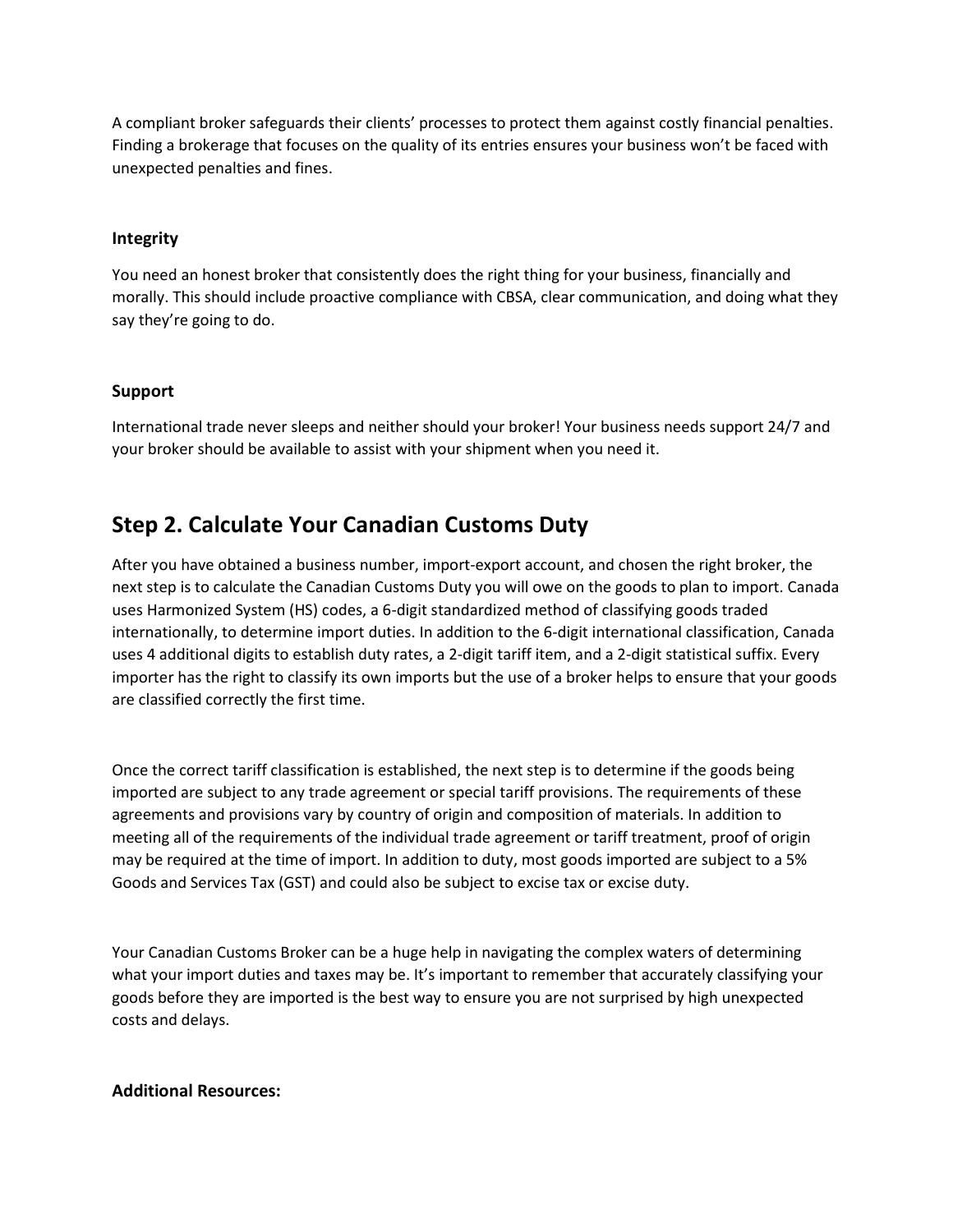- Canadian Duty Calculator Estimate Your Canadian Customs Duties and Fees
- Canadian Customs Tariff
- CUSMA Canada United States Mexico Agreement
- Certifying the Origin of Goods

### Step 3. Purchase your Goods & Arrange Shipping

You've established your import business with the Canada Revenue Agency (CRA), chosen an experienced broker, and worked with your broker to estimate your duties and taxes, it's time to make a purchase and arrange shipping. Foreign suppliers often use International Commercial Terms, more commonly referred to as incoterms, to establish the responsibilities of the buyer and seller in the purchase and who will be responsible for items such as shipping and insurance.

Common incoterms used are Freight on Board (FOB), ExWorks (EXW), and Cost, Insurance, Freight (CIF). In all of these cases, it is the importer's responsibility to arrange Canadian Customs Clearance and domestic freight. In addition, ocean/air freight, insurance, as well as other costs & arrangements may be required to be completed by the importer.

There is no right answer to the best terms for you or the seller. What's important is that you understand what parts of the process you are responsible for and when you take ownership of the goods. This ensures that goods are not left accruing fees while you wait to arrange domestic trucking or rail.

### Step 4. Clear Your Shipment

Your goods are nearly to Canada and it's time to clear customs and pay your duties and taxes. Your customs broker is ready to step in to complete all of the necessary forms and documents to get your goods released. To make sure that this process goes smoothly it is important that any additional information requested by your broker is provided quickly. This may include items such as origin of goods documentation, commercial invoices, bill of lading, and shippers export declaration. If you have questions about the documents you need, ask your broker. They are there to assist you and can help answer all of your questions.

### Step 5. Receive Your Goods

With the help of your broker, your goods have been released by CBSA and are on their way. You are officially an importer.